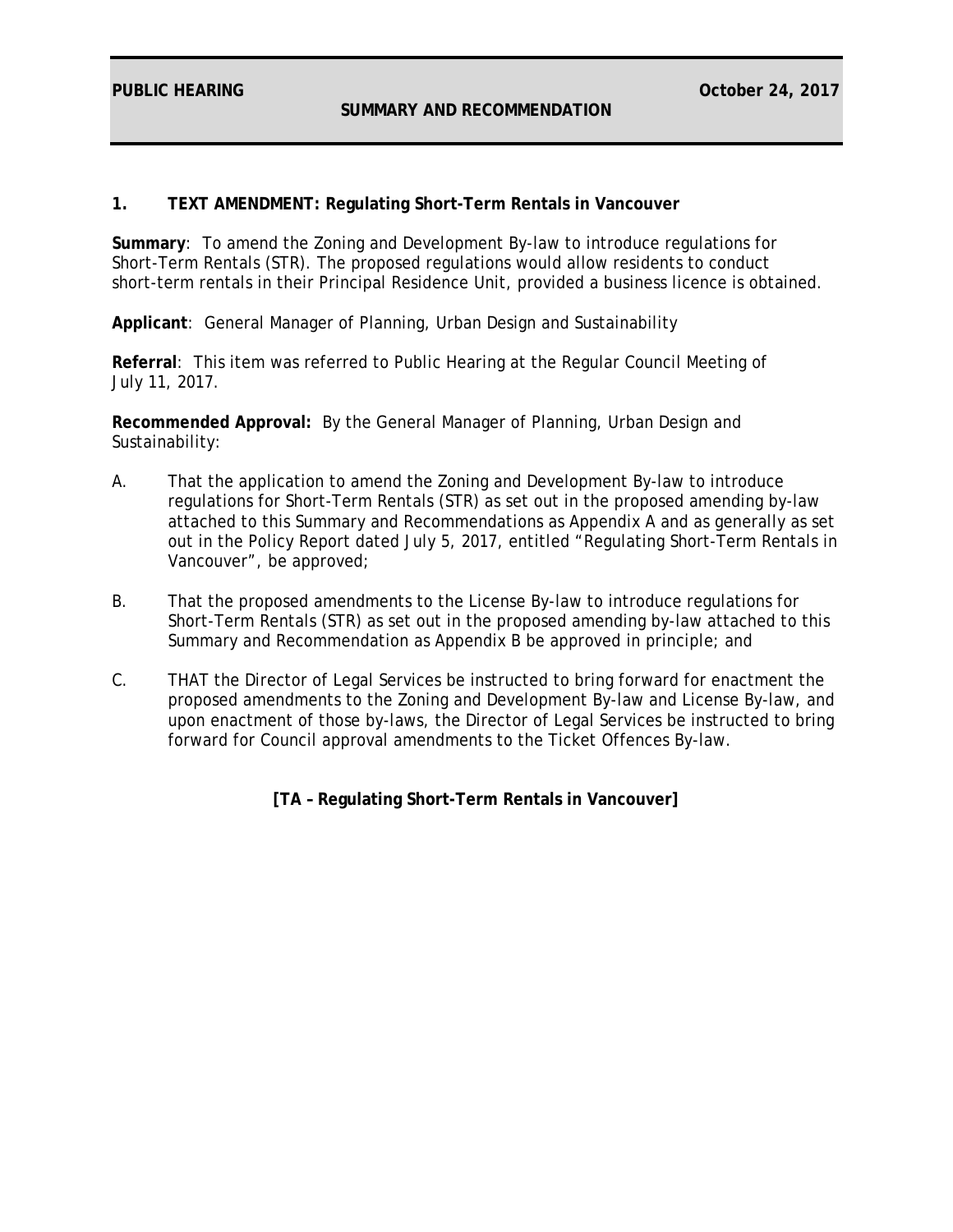Zoning & Development By-law Amendments **Draft for public hearing** Re: Short Term Rental Accommodation

BY-LAW NO.

A By-law to amend Zoning and Development By-law No. 3575 Regarding Short Term Rental Accommodation

THE COUNCIL OF THE CITY OF VANCOUVER, in public meeting, enacts as follows:

1. This By-law amends or adds to the indicated provisions of the Zoning and Development By-law.

- 2. In section 2 Definitions, Council:
	- (a) under Service Uses:
		- (i) strikes out the definition of "Bed and Breakfast Accommodation" and substitutes:

"**Bed and Breakfast Accommodation, which** means the use of one or two bedrooms in a dwelling unit as temporary accommodation where the room rate includes breakfast provided on the premises, but does not include **Short Term Rental Accommodation**;"

(ii) strikes out the definition of "Hotel" and substitutes:

"**Hotel**, which means premises providing temporary accommodation by way of furnished sleeping, housekeeping or dwelling units, but does not include **Bed and Breakfast Accommodation** or **Short Term Rental Accommodation**;" and

(iii) adds the following definition in alphabetical order:

"**Short Term Rental Accommodation**, which means the use of a dwelling unit, or one or more bedrooms in a dwelling unit, as temporary accommodation, but does not include **Bed and Breakfast Accommodation** or **Hotel**."

3. Council strikes out section 10.21.1 and substitutes:

"Except when used for Short Term Rental Accommodation in accordance with section 11.32 of this By-law, no dwelling unit shall be used or occupied by more than one family, but it may also be used to keep a maximum of two boarders or lodgers, or a maximum of five foster or eight daycare children."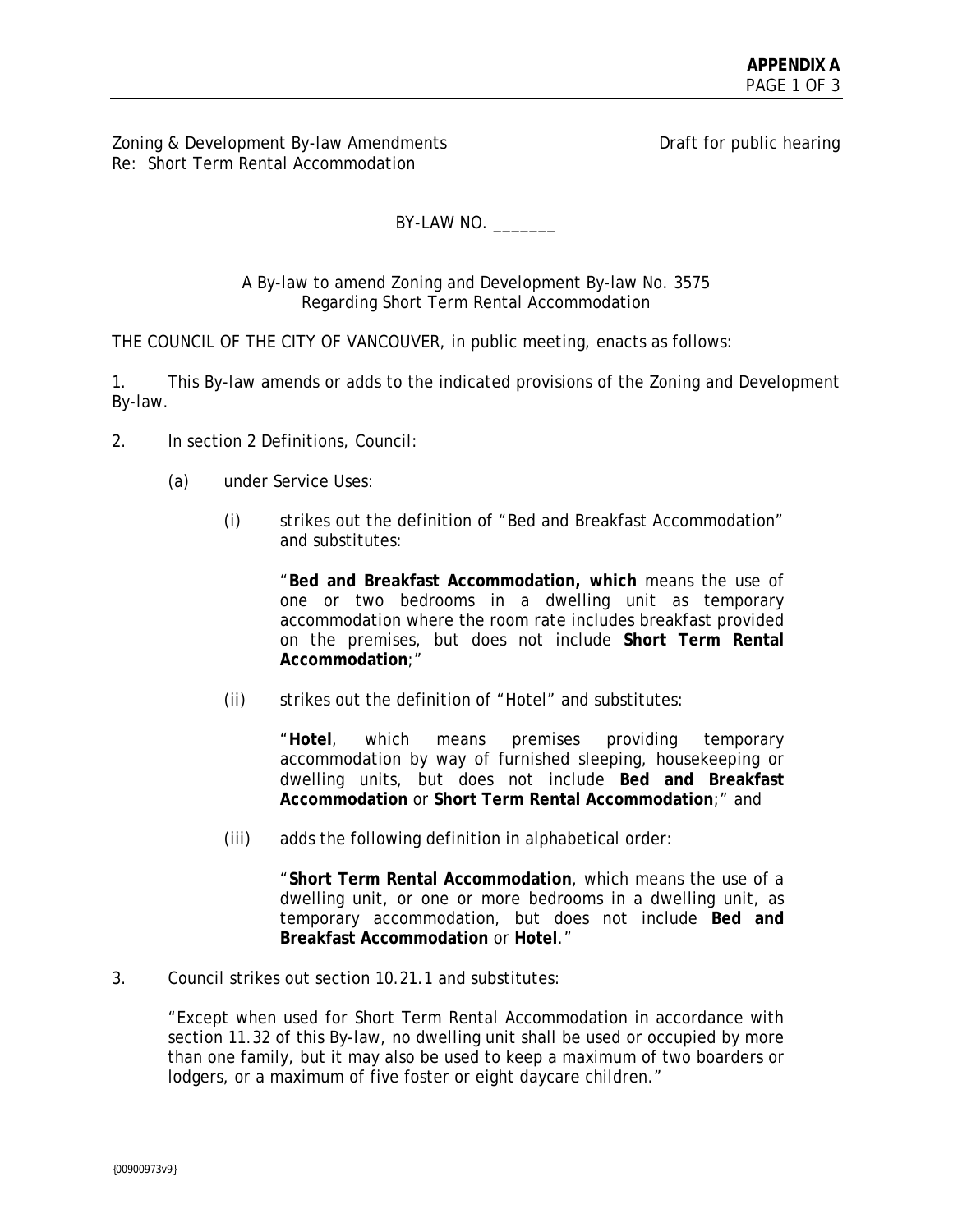4. Council strikes out section 10.21.6 and substitutes:

"No person shall use or permit to be used any dwelling unit for a period of less than 30 days unless such unit forms part of a Hotel, or is used for Bed and Breakfast Accommodation or Short Term Rental Accommodation."

5. In section 11, Council adds:

## "**11.32 Short Term Rental Accommodation**

11.32.1 In this section 11.32,

"principal residence unit" means the dwelling where an individual lives, makes their home and conducts their daily affairs, including, without limitation, paying bills and receiving mail, and is generally the dwelling unit with the residential address used on documentation related to billing, identification, taxation and insurance purposes, including, without limitation, income tax returns, Medical Services Plan documentation, driver's licenses, personal identification, vehicle registration and utility bills.

"booking" means a confirmed reservation of the dwelling unit, or of one or more bedrooms, as Short Term Rental Accommodation.

- 11.32.2 Short Term Rental Accommodation is only permitted in a lawful dwelling unit, secondary suite, laneway house, or lock-off unit that is a principal residence unit.
- 11.32.3 Short Term Rental Accommodation is not permitted in an accessory building or vehicle.
- 11.32.4 Short Term Rental Accommodation is not permitted in a dwelling unit in combination with Bed and Breakfast Accommodation.
- 11.32.5 No more than two adults may occupy each bedroom used as Short Term Rental Accommodation.
- 11.32.6 Short Term Rental Accommodation is only permitted in dwelling units that comply with all applicable occupancy limits as set out in the Fire By-Law.
- 11.32.7 No more than one booking may be permitted as Short Term Rental Accommodation in each dwelling unit at one time.
- 11.32.8 Subject to the provisions of this section 11.32, Short Term Rental Accommodation is permitted in all CD-1 zoning districts where dwelling uses are permitted.
- 11.32.9 Any development permit or exemption from a development permit for a Short Term Rental Accommodation is time limited to two years."

6. In the RA-1, RS-1A, RS-1B, RS-2, RS-3 and RS-3A, RS-4, RS-6, RT-1, RT-2, RT-3, RT-6, RT-7, RT-8, RT-9, RT-10 and RT-10N, RT-11 and RT-11N, RM-1 and RM-1N, RM-2, RM-3, RM-3A, RM-4 and RM-4N, RM-6, RM-7, RM-7N and RM-7AN, RM-8 and RM-8N, RM-9, RM-9A, RM-9N, RM-9AN and RM-9BN, FM-1, C-1, C-2, C-2B, C-2C, C-2C1, C-3A, FC-1, HA1 and HA-1A, HA-2, and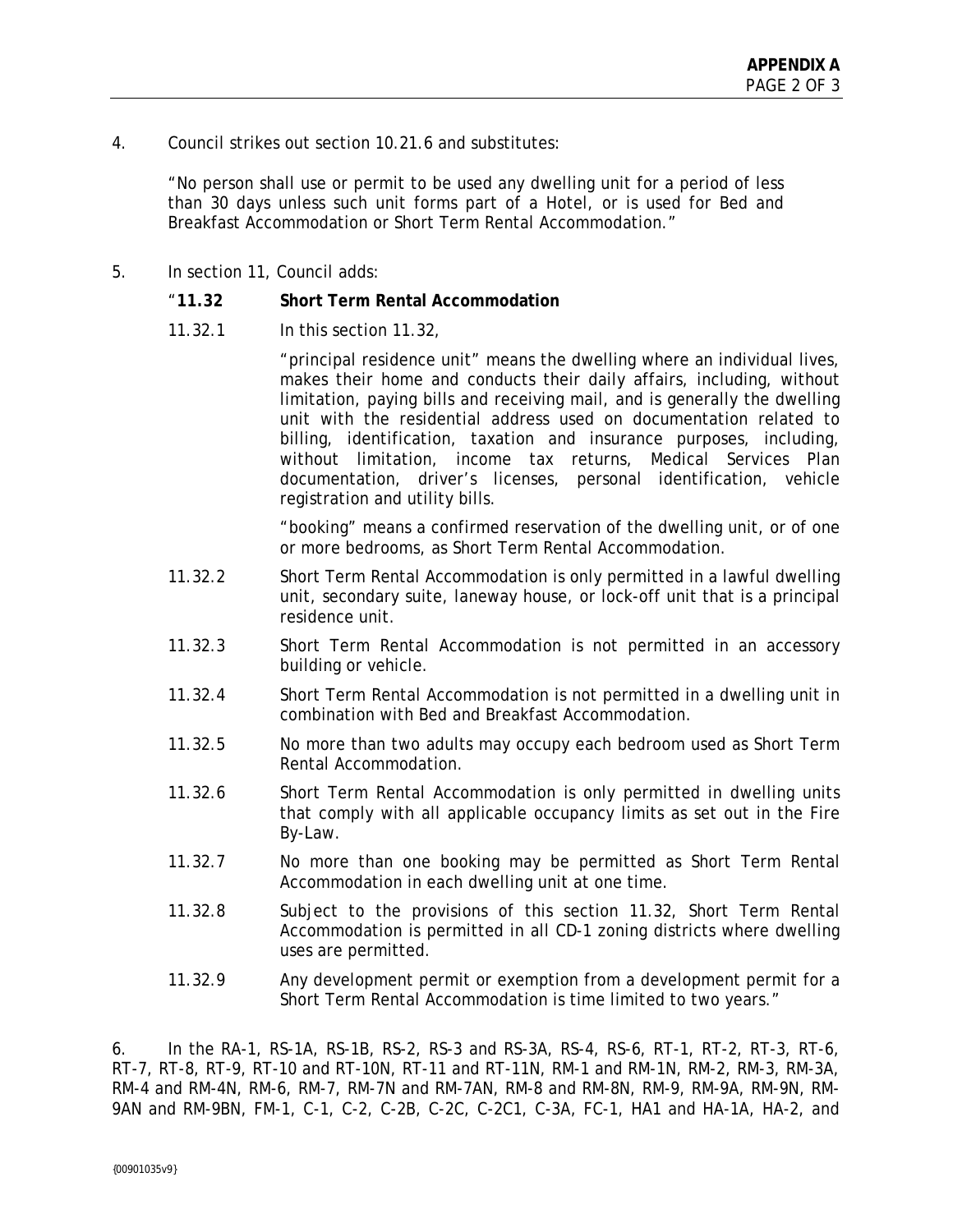HA-3 District Schedules, Council inserts in correct alphabetical order, the following as a conditional use:

- "3.2.S [Service]
	- Short Term Rental Accommodation, subject to the provisions of section 11.32 of this By-law.".

7. In the RS-1, RS-5, RS-7, RT-4, RT-4A, RT-4N and RT-4AN, RT-5, RT-5A, RT-5N and RT-5AN, RM-5, RM-5A, RM-5B, RM-5C and RM-5D, C-5, C-5A and C-6, C-7 and C-8 District Schedules, Council inserts in correct alphabetical order, the following as a conditional use:

- "3.2.1.S [Service]
	- Short Term Rental Accommodation, subject to the provisions of section 11.32 of this By-law.".

8. In section 3.2.S of the First Shaughnessy District Schedule, Council inserts in correct alphabetical order, the following as a conditional use:

"3.2.S

- Short Term Rental Accommodation, subject to the provisions of Section 11.32 of the Zoning and Development By-law".
- 9. In Section 5, **Exemptions From Development Permit Requirement,** Council adds:
	- **"5.22** Short Term Rental Accommodation**,** provided that the Short Term Rental Accommodation otherwise complies with section 11.32 of the Zoning and Development By-law."

10. A decision by a court that any part of this By-law is illegal, void, or unenforceable severs that part from this By-law, and is not to affect the balance of the By-law.

11. This By-law is to come into force and take effect on the date of its enactment.

ENACTED by Council this day of the control of the control of the control of the control of the control of the control of the control of the control of the control of the control of the control of the control of the control

Mayor

\_\_\_\_\_\_\_\_\_\_\_\_\_\_\_\_\_\_\_\_\_\_\_\_\_\_\_\_\_\_\_\_

\_\_\_\_\_\_\_\_\_\_\_\_\_\_\_\_\_\_\_\_\_\_\_\_\_\_\_\_\_\_\_\_

City Clerk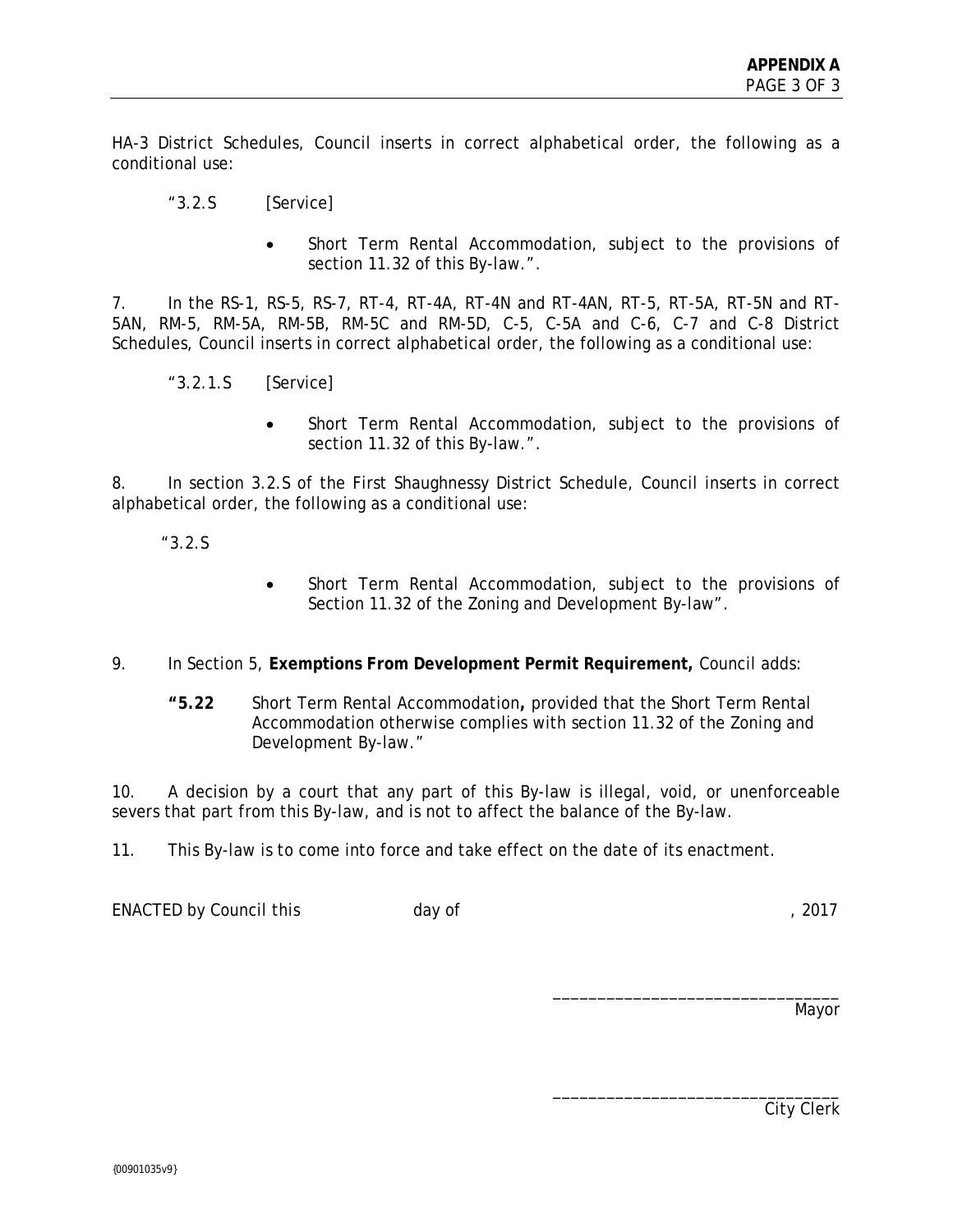**Draft for Public Hearing** 

**BY-LAW NO**. \_\_\_\_\_\_\_

# **A By-law to Amend License By-law No. 4450 Regarding Short Term Rental Accommodation**

THE COUNCIL OF THE CITY OF VANCOUVER, in public meeting, enacts as follows:

1. This By-law amends the indicated provisions of the License By-law**.** 

2. Council inserts in section 2 of the License By-law, the following definitions in correct alphabetical order:

**"** "Market" means offer for sale, promote, canvass, solicit, advertise, or facilitate Short Term Rental Accommodation, and includes placing, posting or erecting advertisements physically or online, but does not include the mere provision of a neutral space or location for such marketing in newspapers, bulletin boards, or online.

**"**Principal Residence Unit" means the usual dwelling unit where an individual lives, makes their home and conducts their daily affairs, including, without limitation, paying bills and receiving mail, and is generally the dwelling unit with the residential address used on documentation related to billing, identification, taxation and insurance purposes, including, without limitation, income tax returns, Medical Services Plan documentation, driver's licenses, personal identification, vehicle registration and utility bills.

"Short Term Rental Accommodation" means temporary accommodation in a dwelling unit, or in a bedroom or bedrooms in a dwelling unit, but does not include temporary accommodation in any Bed and Breakfast Accommodation or any Hotel.

"Short Term Rental Accommodation Operator" means a person who carries on the business of providing Short Term Rental Accommodation. **"** 

3. Council strikes out the definition of "Residential Rental Unit" and substitutes:

" "Residential Rental Unit" includes a:

- (1) dwelling unit;
- (2) housekeeping unit which means a sleeping unit containing facilities for cooking; or
- (3) sleeping unit which means one or more rooms equipped to be used for sleeping and sitting purposes;

that a person rents, intends to rent, or customarily rents to a tenant, except for a unit in an apartment building, two-family dwelling, hotel, lodging house, rooming house, bed and breakfast, or short term rental accommodation."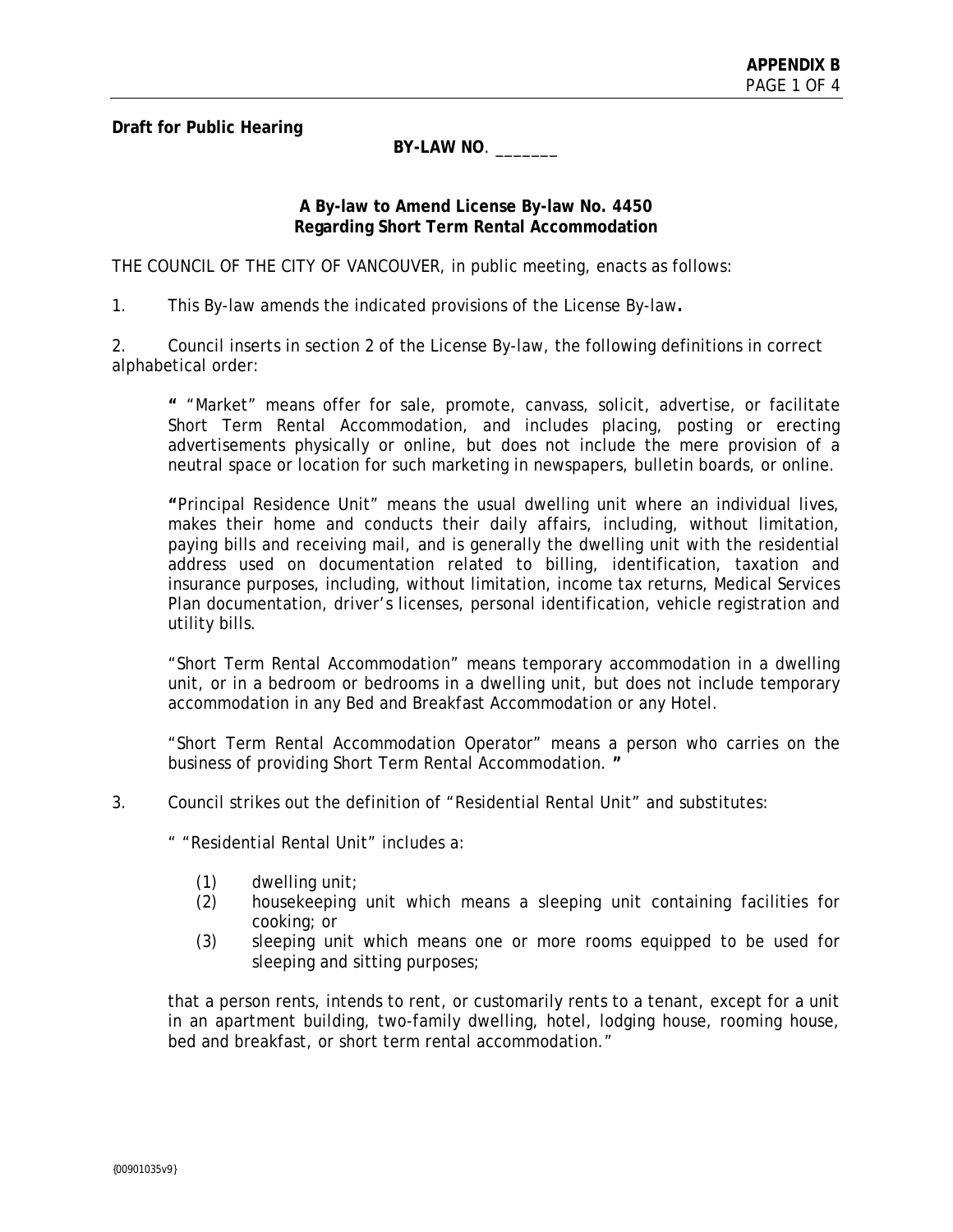4. Council adds, as section 25.1 of the License By-law, the following:

#### **"SHORT TERM RENTAL ACCOMMODATION**

- 25.1 (1) No person shall carry on business as a Short Term Rental Accommodation Operator without having first obtained a licence to do so from the Chief Licence Inspector.
	- (2) No person shall Market any Short Term Rental Accommodation unless they hold a license as a Short Term Rental Accommodation Operator for that Short Term Rental Accommodation.
	- (3) No person shall carry on business as a Short Term Rental Accommodation Operator unless the Short Term Rental Accommodation being provided is the Principal Residence Unit of that person.
	- (4) No person shall carry on business as a Short Term Rental Accommodation Operator in an accessory building, a vehicle or an unlawful dwelling unit.
	- (5) No person may hold more than one licence as a Short Term Rental Accommodation Operator.
	- (6) No corporation or society shall carry on the business of a Short Term Rental Accommodation Operator.
	- (7) Before applying for a business licence, a Short Term Rental Accommodation Operator shall:
		- (a) obtain strata council authorization if the Short Term Rental Accommodation is a strata lot;
		- (b) obtain authorization from the owner or landlord if the Short Term Rental Accommodation Operator is a tenant; and
		- (c) produce any such authorization to the Chief Licence Inspector if requested to do so.
	- (8) A Short Term Rental Accommodation Operator shall not Market the Short Term Rental Accommodation they are licensed to provide without including their City of Vancouver business licence number in a conspicuous place in any medium or material used to Market the Short Term Rental Accommodation.
	- (9) A Short Term Rental Accommodation Operator shall provide an emergency contact name and number to all guests.
	- (10) A Short Term Rental Accommodation Operator shall:
		- (a) post a fire safety plan by all entrances and exits to the Short Term Rental Accommodation;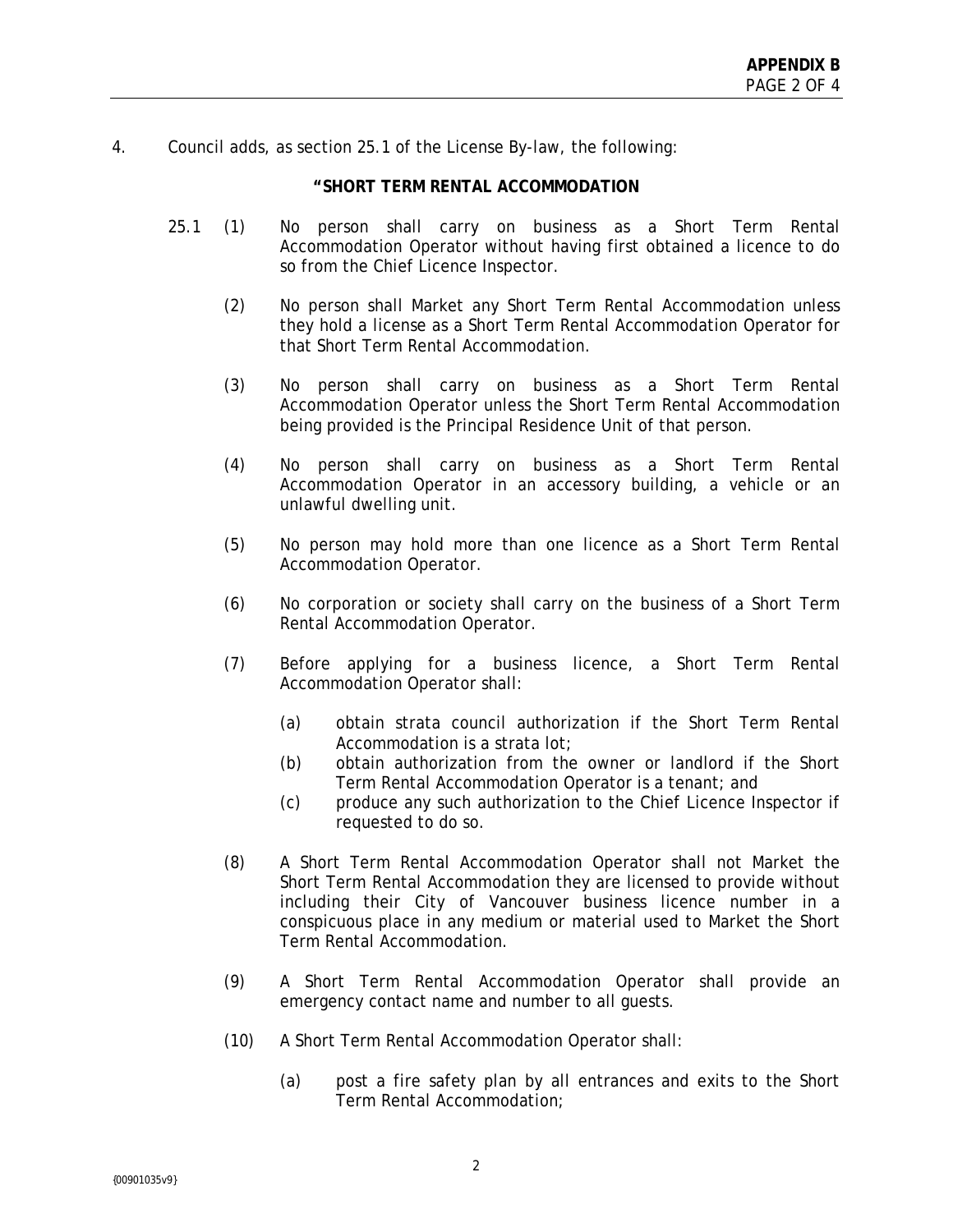- (b) have or install interconnected smoke alarms on each floor and in each bedroom of the Short Term Rental Accommodation;
- (c) have or install an accessible fire extinguisher on each floor of the Short Term Rental Accommodation;
- (d) have or install carbon monoxide detectors on each floor of the Short Term Rental Accommodation that contains one or more gas appliances.
- (e) have all smoke alarms, fire extinguishers and carbon monoxide detectors in the dwelling unit inspected and tested annually, and keep a written record of such inspections and tests;
- (f) maintain all smoke alarms, fire extinguishers and carbon monoxide detectors in the dwelling unit in working order; and
- (g) produce inspection, testing and maintenance records to the Chief Licence Inspector or Fire Chief upon request.
- (11) A Short Term Rental Accommodation Operator shall not:
	- (a) provide Short Term Rental Accommodation in a building that has more than three dwelling units, unless the building is equipped with a fire alarm system that is inspected and maintained annually;
	- (b) provide Short Term Rental Accommodation in a building that has more than ten occupants, unless the building is equipped with a fire alarm system that is inspected and maintained annually; and
	- (c) after January 1, 2023, provide Short Term Rental Accommodation in a dwelling unit that is attached to another dwelling unit, unless there is a fire separation with at least a 45 minute fire resistance rating, unless a higher resistance rating is required for the building type by the Building By-law or the Fire By-law, or an automated sprinkler system.
- (12) A Short Term Rental Accommodation Operator shall produce inspection, maintenance and construction records regarding the fire alarm system and fire separations, and any other records related to the business licence conditions of the Short Term Rental Accommodation to the Chief Licence Inspector or Fire Chief upon request.
- (13) A Short Term Rental Accommodation Operator shall give the Fire Chief or the Chief Licence Inspector, or any member of staff authorized by the Fire Chief or the Chief Licence Inspector, access to the Short Term Rental Accommodation at any reasonable hour.

5. Council inserts the following fees in Schedule A of the License By-law in correct alphabetical order:

"SHORT TERM RENTAL ACCOMMODATION OPERATOR \$49.00 per annum"